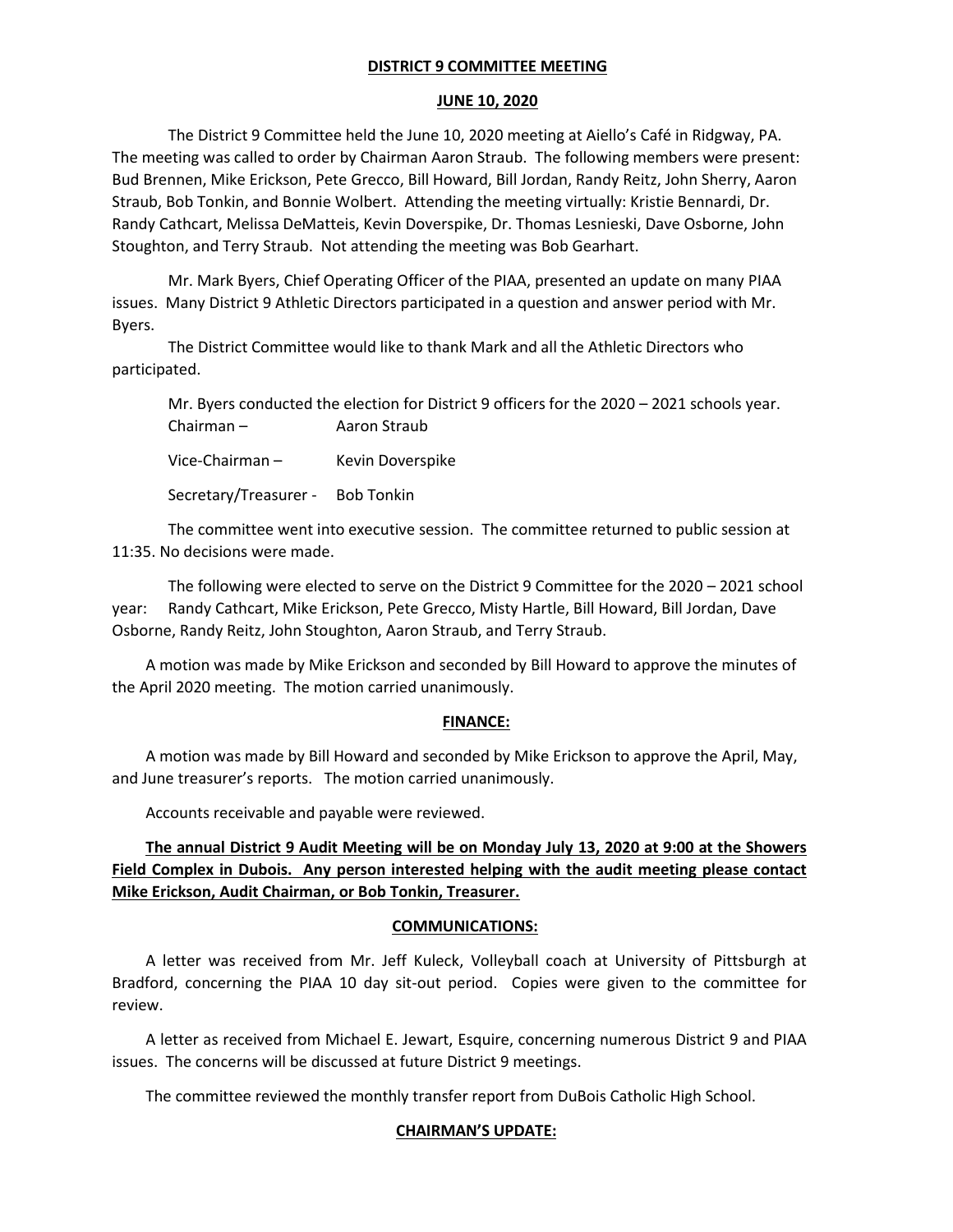A review of the May 20, 2020 PIAA Board of Directors meeting was presented to District 9 committee. Copies have been sent to all District 9 schools.

The next PIAA Board of Directors meeting is scheduled for June 15, 2020.

#### **ADMINISTRATIVE:**

| <b>TRANSFERS:</b>                         | none |
|-------------------------------------------|------|
| <b>FOREIGN EXCHANGE STUDENT REQUESTS:</b> | none |
| <b>HFARINGS:</b>                          | none |

A motion was made by Bonnie Wolbert and seconded by Bill Jordan to approve the cooperative sports agreement between Brockway Area High School and DuBois Catholic High School in girls' soccer. The motion carried unanimously.

A motion was made by Bonnie Wolbert and seconded by Bill Jordan to approve the cooperative sports agreement between Oil City Area High School and Cranberry High School in competitive spirit. The motion carried unanimously.

A motion was made by John Sherry and seconded by Bill Howard to approve the cooperative sports agreement between Port Allegany High School and Smethport Area High School in junior high school wrestling. The motion carried unanimously.

A motion as made by Bill Howard and seconded by Mike Erickson to remove DuBois Catholic High School from probation. The motion carried unanimously.

A motion as made by Pete Grecco and seconded by Bill Howard to hire Tom Elling as the District 9 webmaster for the 2020 – 2021 school year. The motion carried unanimously.

Bonnie Wolbert, Sportsmanship Chairperson, will present the names of schools eligible to receive the 2019 – 2020 District 9 Sportsmanhip Awards. The winners will be named at the August meeting.

The Parent Representative position was discussed along with correspondence that was received pertaining to that position. The parents representative nominating committee that was established at the April 1st meeting met three times and did not have a nominating report

A committee to review the positions of female and male parents' representatives was established. Serving on the committee are Bill Jordan, Bill Howard, and Pete Grecco. Also, additional guidance will be sought by the District Chairman concerning the position.

### **SPORTS COMMITTEES:**

**COMPETITVE SPIRIT:** Competitive Spirit Championships will be held on January 29 and 30, 2021. The tentative date for the District 9 Championships is January 16, 2021.

**WRESTLING:** The PIAA Board of Directors is considering reducing the number of weight classes from 14 to 13. This proposal is on a second reading.

**SEEDING COMMITTEE:** After the Board of Directors approves the 2020 – 2021 brackets the seeding committee will meet.

**The next District 9 Committee meeting will be a virtual meeting on June 22, 2020. The starting time will be 9:00 AM.** 

**The 2019 – 2020 District 9 Audit Meeting will be held on Monday July 13th at 9:00 AM at the Showers Field Complex in Dubois.**